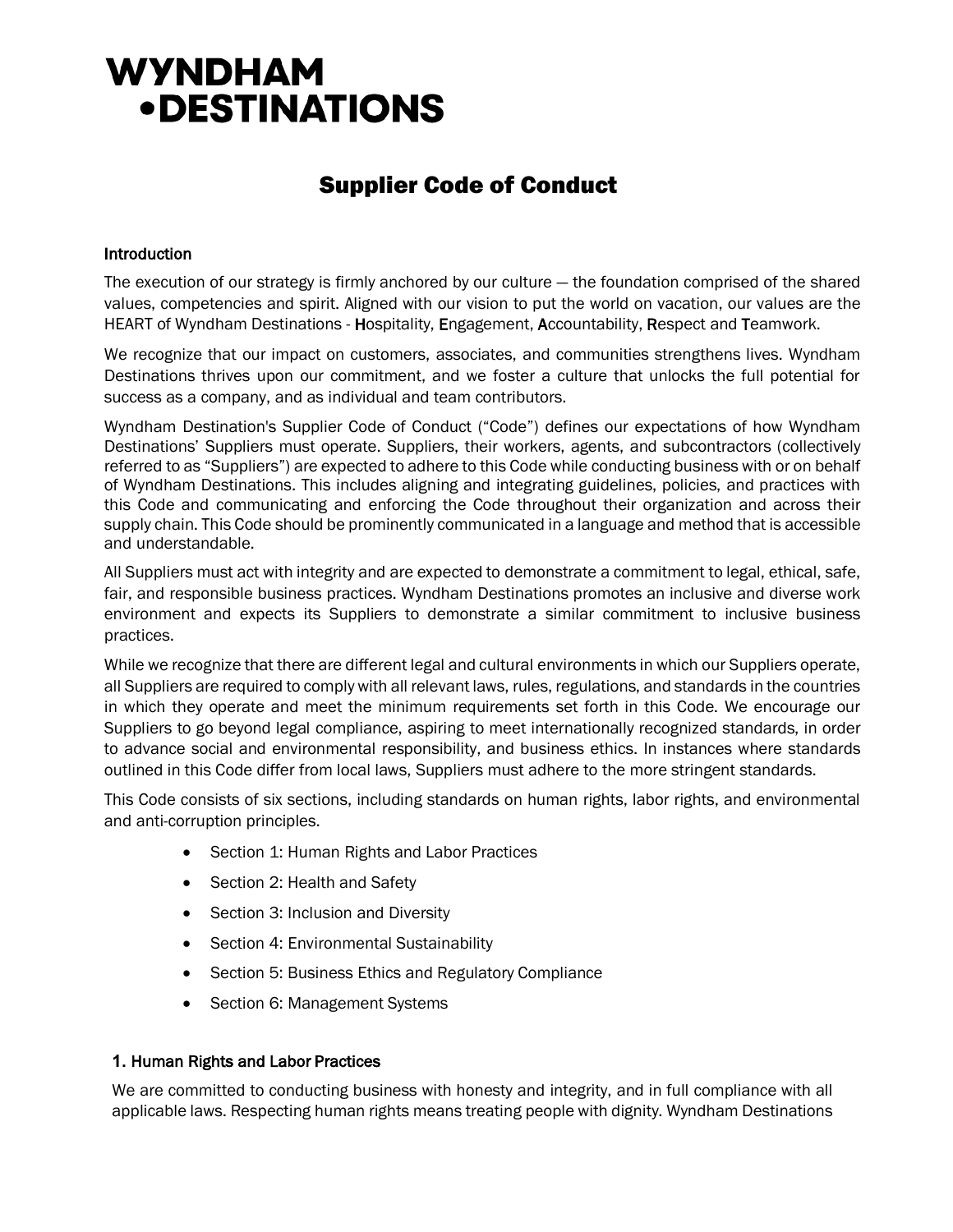recognizes its responsibility to respect internationally recognized human rights and labor standards, including the Universal Declaration of Human Rights, United Nations Guiding Principles on Business and Human Rights, and the International Labor Organization's Core Conventions. We expect our Suppliers to enact similar policies and practices covering the following topics that apply to their workers and business relationships, including contract workers.

# a. Freely Chosen Employment

Suppliers must not engage in or support any form of slavery, forced or compulsory, bonded, prison, indentured labor, or human trafficking of involuntary labor through threat, force, fraudulent claims, or coercion. Suppliers must also not permit their subcontractors to engage in these practices. We require our Suppliers to fully comply with the requirements of applicable slavery, forced labor, and human trafficking laws, including, but not limited to, the UK Modern Slavery Act and the Australian Modern Slavery Act.

Suppliers must be aware of the indicators of forced labor identified by the International Labour Organization, such as the withholding of wages, retention of identity documents, and restriction of movement. Suppliers must also implement measures to ensure that workers are not exploited by third-party labor providers, such as recruiters or agencies. Such measures include, but are not limited to, caps on or elimination of recruitment fees, provision of contracts to all workers in their native language or other language that they are able to understand, and elimination of deposits paid by workers to vendors or recruiters to secure jobs.

Suppliers are required to implement due diligence measures to ensure that no human trafficking exists within their extended supply chains.

# b. Child Labor

We condemn all forms of exploitation of children. Suppliers must not employ or recruit child labor, and support the elimination of exploitative child labor. Suppliers must not employ or support the employment of child labor in the manufacturing or in the provision of services or supply of goods. The term "child" refers to any person under the age of 15, or under the age for completing compulsory education, or under the minimum age for employment in the country, whichever is higher. Wyndham Destinations only supports the development of legitimate workplace apprenticeship programs for the educational benefit of young people and will not do business with those who abuse such systems. Workers under the age of 18 shall not perform work that is likely to jeopardize their health or safety, including night shifts and overtime.

In addition, Suppliers must take the necessary preventive measures to ensure that they do not employ anyone under the applicable legal minimum age of employment. Examples of preventive measures include, but are not limited to, age verification systems, training for managers, and communicating with suppliers about child labor issues.

#### c. Wages and Benefits

Suppliers must ensure that their workers are paid lawful wages, including overtime, premium pay, equal pay for work, and legally mandated benefits. Compensation must be provided in a way that is prompt and easily understood. Conditional payments or disciplinary deductions are not tolerated.

# d. Working Hours

Suppliers must ensure that working hours do not exceed the maximum set by local law. In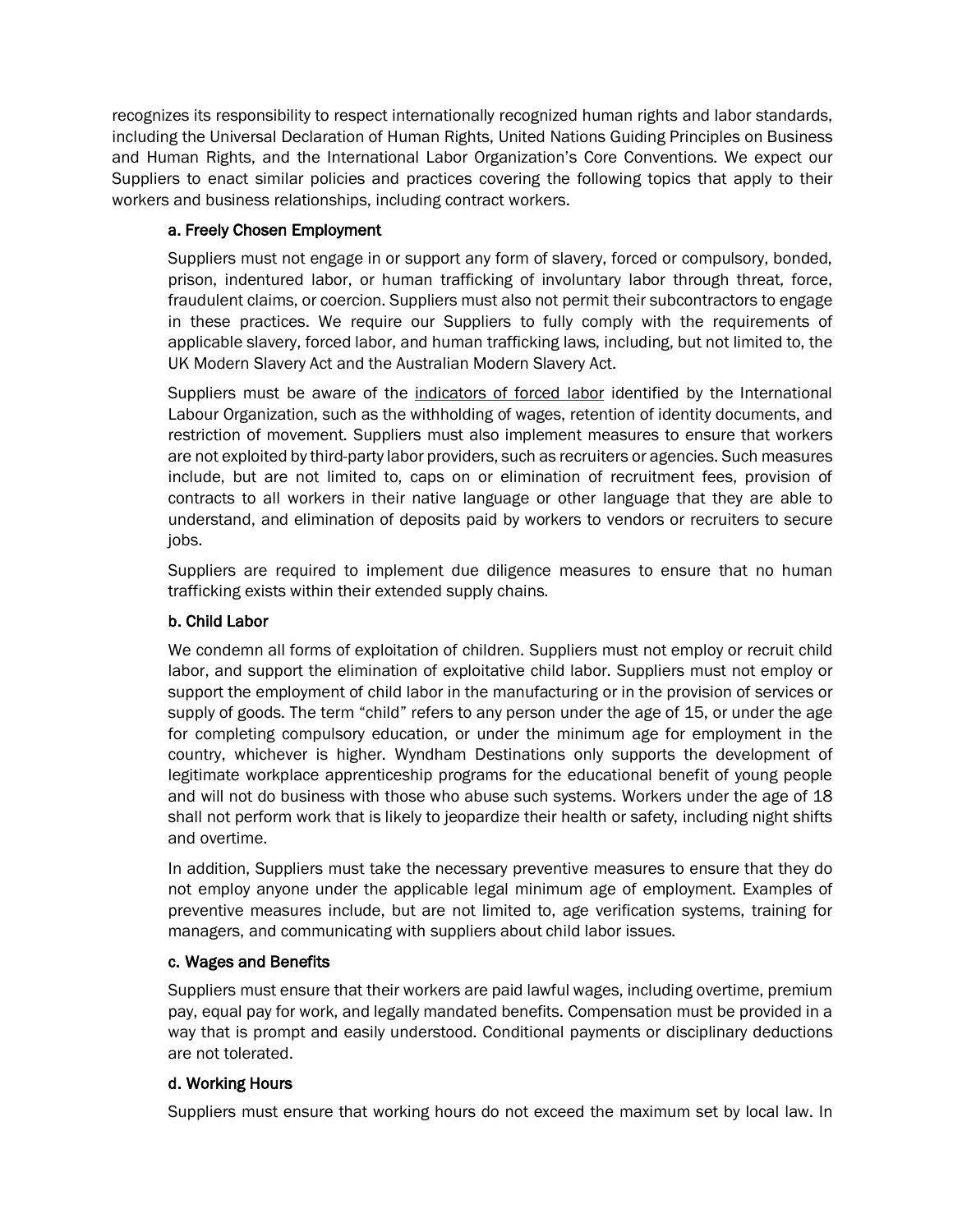addition, a work week shall not be more than 60 hours per week, including overtime, except in emergency or unusual situations. Employees must be allowed at least one day off per a seven - day week.

#### e. Freedom of Association and Collective Bargaining

In addition to all local laws and regulations governing the legal rights of their employees, Suppliers must respect the rights of workers to join or not to join worker organizations including trade unions, without any form of physical or psychological violence, threats, intimidation, retaliation, harassment, or abuse. Employees must also have the right to collectively bargain if they choose not to be represented.

# f. Harassment, Discrimination, and Equal Employment Opportunity

Suppliers must ensure that all people are provided with equal employment opportunities and are not harassed or discriminated against in any way.

All forms of violence and harassment, including physical, sexual, verbal, and psychological abuse, are prohibited. Sexual harassment, including unwelcome sexual advances, unwanted hugs and touches, suggestive or lewd remarks, requests for sexual favors, or the display of indecent, derogatory, or pornographic material, is prohibited. Suppliers must ensure that all workers are protected from retaliation for raising concerns related to violence and harassment.

# **2.** Health and Safety

Wyndham Destinations recognizes the importance of conditions that are healthy and safe for all workers and requires its Suppliers to provide a working environment that minimizes health and safety risks, supports accident prevention and emergency plans and response procedures, and protects the health and safety of all people who may be affected by their activities. Our Suppliers must comply with health and safety laws and regulations in the geographies in which they operate, and must provide workers with health and safety information in a language and through a medium that is understandable. In addition, our Suppliers are expected to adhere to the following.

#### a. Occupational Safety

Suppliers must identify, assess, and control as appropriate any possibility of workers being exposed to potential safety hazards (e.g. chemical, electrical and other energy sources, fire, vehicles, and fall hazards). Where hazards cannot be adequately controlled by these means, Suppliers must provide workers with appropriate and well-maintained protective equipment at no cost, as well as educational materials about risks associated with these hazards to their health and safety. Workers must be encouraged to raise safety concerns.

Our Suppliers must also have in place procedures and systems to prevent, manage, track, and report occupational injury and illness.

#### b. Physically Demanding Work

Our Suppliers must identify, evaluate, and control any worker exposure to the hazards of physically demanding tasks, including manual material handling and heavy or repetitive lifting, prolonged standing, and highly repetitive or forceful assembly tasks.

#### c. Machine Safeguarding

Suppliers must evaluate safety hazards related to production and other machinery. Physical guards, interlocks, and barriers must be provided and properly maintained where machinery presents an injury hazard to workers.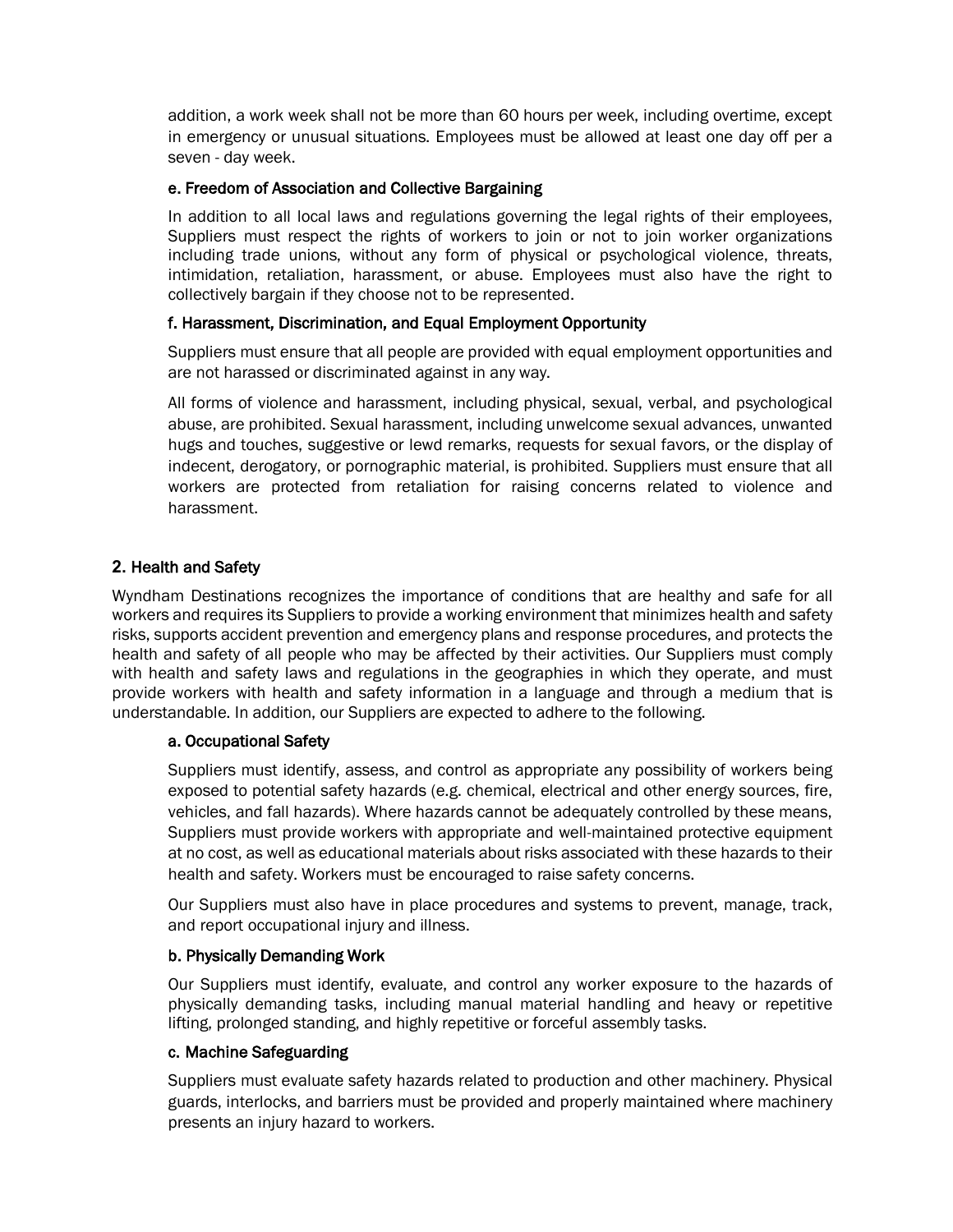# d. Drugs and Alcohol

Our Suppliers must prohibit the use, manufacture, distribution, sale, or possession of narcotics, drugs, controlled substances, paraphernalia, and literature that promotes illegal drugs and substance use while on Wyndham Destinations-owned or Wyndham Destinationsmanaged premises.

Suppliers must also prohibit the use of alcohol and any other impairing substance (including those permitted by state or local law) that adversely affects their employees' job performance or is within eight hours of an employee reporting for work, training, or other opportunities while engaging in work for or representing Wyndham Destinations.

# **3.** Inclusion and Diversity

Respect is the foundation of an inclusive work environment and is key to Wyndham Destinations' success, sustainability, and profitability. We require our Suppliers to promote an inclusive work environment in their operations and across their supply chains. Suppliers are encouraged to establish diversity and inclusion strategies and goals, develop cross-functional diversity taskforces, and track key metrics such as diversity representation by level, attrition by gender, representation in external hires, representation in promotions, and representation on the board of directors.

Suppliers are encouraged to engage in supplier diversity by procuring goods and services from companies that are owned, operated, and controlled by underrepresented groups such as women and ethnic minorities. Similarly, Suppliers are encouraged to engage in impact sourcing, by outsourcing the procurement of goods and services to individuals in economically disadvantaged areas.

# **4.** Environmental Sustainability

With our global presence, Wyndham Destinations considers many of the world's most beautiful and coveted travel destinations "home". We place a high value on protecting the environment and communities in which we live and operate. We ask our suppliers to share the commitments we have made in our Environmental Sustainability Policy Statement which affirms our commitment to reduce the environmental impacts associated with our operations and value chain.

We require our suppliers to comply with all applicable environmental laws and regulations.

We expect and encourage our suppliers to:

- Eliminate or minimize emissions, establish greenhouse gas emissions reduction targets, and select low greenhouse gas emissions products and services where possible.
- Ensure the responsible use of energy and water via the addition of efficiency measures, behavioral changes and investments in renewable technologies.
- Minimize and properly manage waste by reducing, donating and recycling waste streams generated by the supplier's business operations.
- Consume responsibly by partnering upstream suppliers that sustain, protect and restore the environment, and maximize our procurement of sustainable, eco-efficient products and services.

As Wyndham Destinations provides information to its stakeholders on how we effectively manage the performance of our environmental footprint, we rely upon our suppliers to provide similar information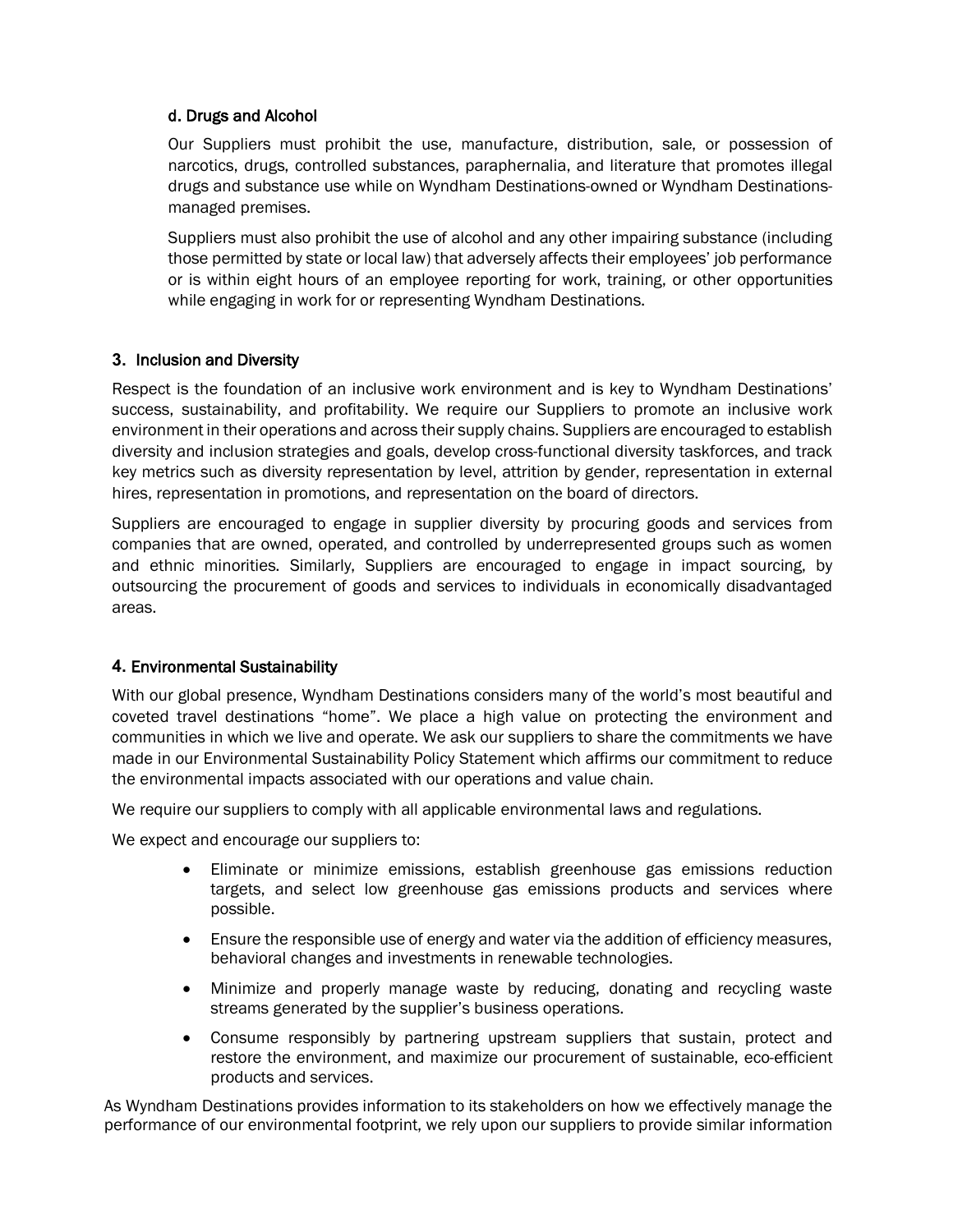and work collectively toward this goal. Wyndham Destinations may ask its suppliers to provide information on its efforts to identify, monitor and minimize the environmental impacts of its operations.

# **5.** Business Ethics and Regulatory Compliance

Wyndham Destinations conducts its business in accordance with the highest ethical standards and in compliance with all applicable laws, rules, and regulations. Our Suppliers must conduct business fairly, ethically, and in compliance with the applicable laws, rules, and regulations. Our Suppliers must have in place policies and processes as appropriate to ensure that all employees understand and adhere to these standards.

#### a. Anti-Bribery

Suppliers must have a zero-tolerance policy for corruption and bribery in any form. Our Suppliers are required to comply with requirements of all applicable anti-corruption laws, including but not limited to the U.S. Foreign Corrupt Practices Act and the UK Bribery Act. In addition, our Business Partners must not directly or indirectly give, offer, or accept anything of value to obtain or retain business or favored treatment, to influence actions, or to obtain an improper advantage for Wyndham Destinations, itself, or a third party. This includes, but is not limited to, any benefit, fee, commission, dividend, gift, cash, gratuity, services, consideration, or inducements of any kind to any Wyndham Destinations employee. We require our Suppliers to require the same of their affiliates, retained agents, subcontractors, intermediaries, or workers.

# b. Antitrust

Suppliers must adhere to all antitrust and fair competition laws that govern the jurisdictions in which they operate. This includes not participating in any of the following: price fixing, volume/ capacity agreements among Suppliers, collusive bidding, market/customer allocation, illegal price discrimination in products, tie-ins, attempts to monopolize any market, reciprocal dealing requirements, and theft or trade secrets.

#### c. Conflicts of Interest

Suppliers must avoid the appearance of or actual improprieties or conflicts of interest. Wyndham Destinations' Suppliers must disclose promptly all information regarding financial and personal relationships, arrangements with Wyndham Destinations employees, representatives, or their close relatives that could appear to influence the negotiation process or the outcome of an agreement, or potentially create a conflict of interest. To disclose conflict of interest visit wyntegrity.ethicspoints.com.

#### d. Insider Trading

Suppliers must not buy or sell Wyndham Destinations or another company's securities when in possession of "material, non-public information" about Wyndham Destinations or another company that could influence an investor's decision to buy or sell the security.

#### e. Press

Suppliers are prohibited from speaking to the press on behalf of Wyndham Destinations without written express authorization from Wyndham Destinations.

#### f. Business Records

Suppliers must honestly and accurately record and report all business information and dealings and comply with all applicable laws regarding their completion and accuracy. Our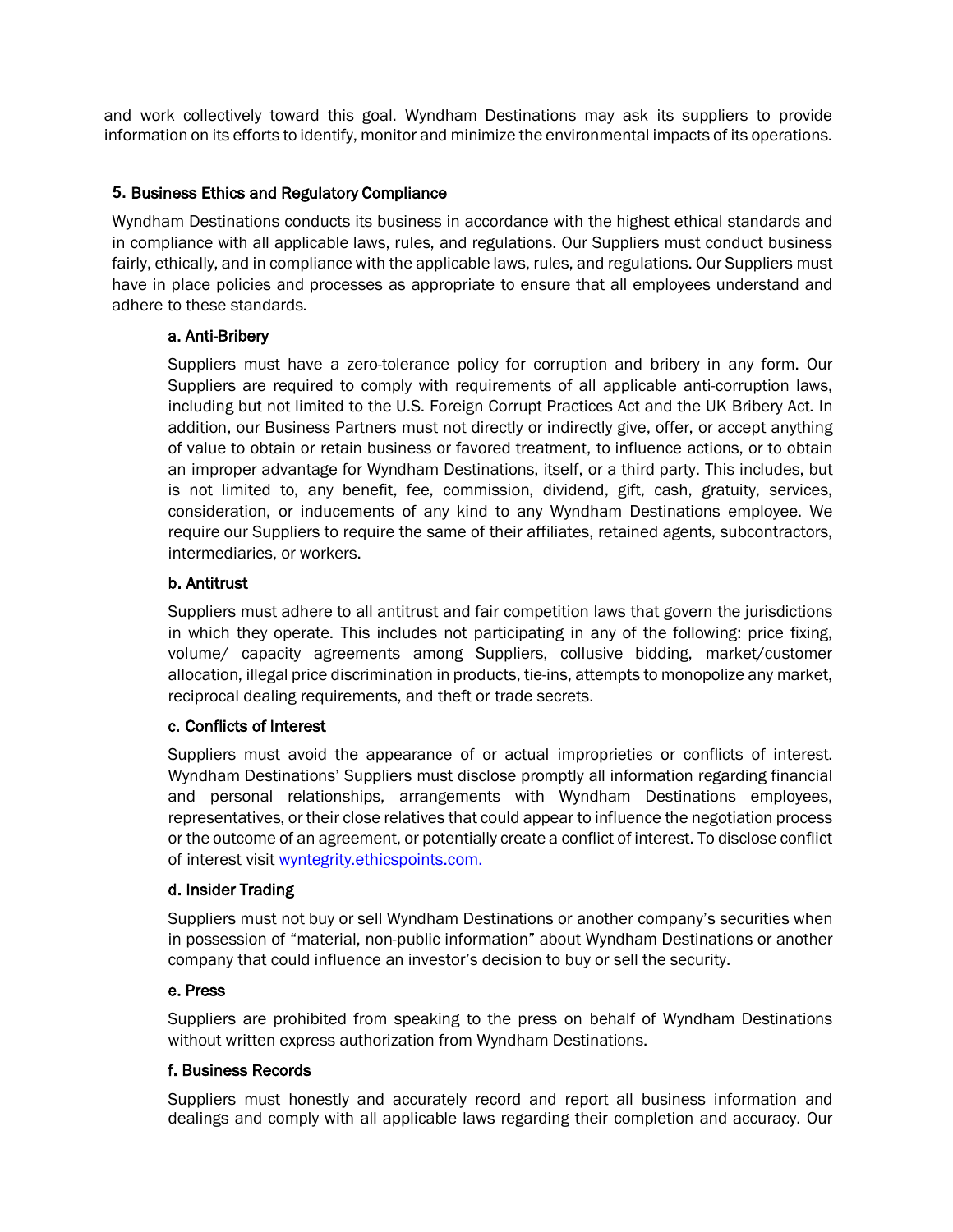Suppliers are required to create, retain, and dispose of business records in full compliance with all applicable legal and regulatory requirements. The falsification of records and/or misrepresentation of conditions or practices in the supply chain is unacceptable.

#### g. Gifts

Suppliers are permitted to offer Wyndham Destinations employees business gifts or hospitalities as long as the gift or hospitality is customary in size, cost, frequency, or nature. Wyndham Destinations' Conflict of Interest Policy contains guidelines of acceptable and unacceptable gifts. Gifts cannot be offered during an active RFP, contract renewal, or contract negotiations; and requires individual gifts more than \$150.00 (US Dollars), or multiple Gifts over the course of a single calendar year that is more than \$500.00 (US Dollars), to be disclosed and approved prior to providing. To disclose gifts visit wyntegrity.ethicspoints.com.

# h. Intellectual Property

Suppliers must protect Wyndham Destinations' intellectual property, including trademarks, patents, copyrights, business methodologies, and trade secrets. Suppliers may not use any of Wyndham Destinations' intellectual property or confidential information except as provided in the Supplier's contract.

# i. Privacy and Data Protection

Suppliers must have privacy and security programs in place to ensure the protection of personal information of everyone they conduct business with, including Suppliers, Employees, Customers, and consumers. Suppliers must also comply with all privacy and security laws and regulatory requirements regarding the collection, storage, process, and transmission of personal information, such as the General Data Protection Regulation.

#### j. Responsible Sourcing of Minerals

Suppliers that supply products that include minerals sourced from conflict-affected and highrisk areas, including but not limited to cobalt, tantalum, tin, tungsten, or gold, must ensure that the sourcing of these minerals does not directly or indirectly finance or benefit armed groups or contribute to serious human rights abuses in Conflict-Affected and High-Risk Areas, as defined in the OECD Due Diligence Guidance for Responsible Supply Chains of Minerals from Conflict- Affected and High-Risk Areas. Our Suppliers must exercise due diligence on the source and chain of custody of these minerals.

#### **6.** Management Systems

Wyndham Destinations requires its Suppliers to maintain an effective management system that allows the company to comply with applicable laws and regulations and adhere to this Code. The system must include a process for the identification and mitigation of risks related to this Code and allow the facilitation of continuous improvement of our Suppliers' social and environmental performance.

#### a. Audits

While we expect our Suppliers to self-monitor and demonstrate their compliance with the Code, Wyndham Destinations may audit a Supplier or inspect a Supplier's facilities in order to confirm compliance. If requested by Wyndham Destinations, Suppliers are required to provide details and data about their performance on the topics included in this Code.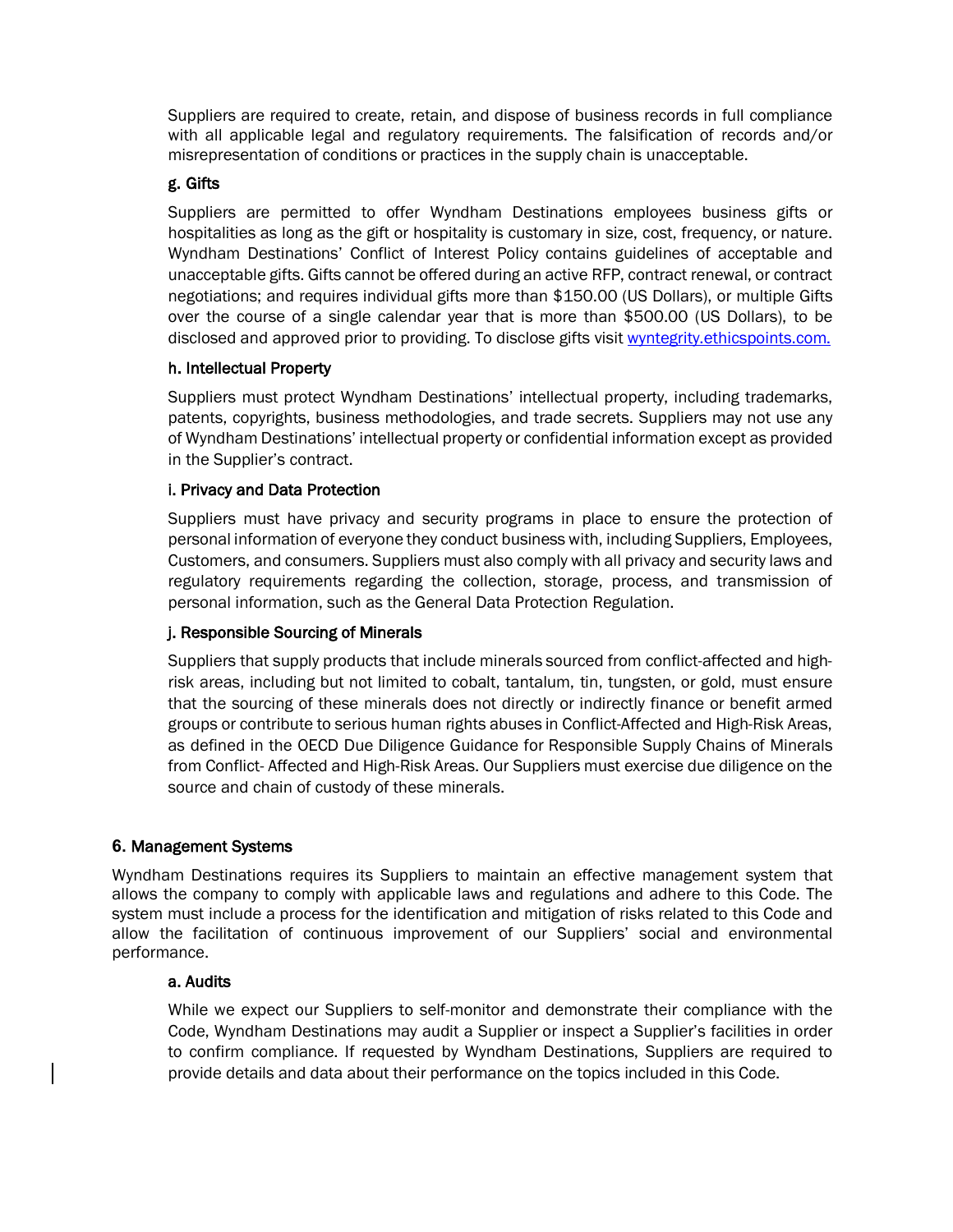#### b. Complaint Mechanism

Suppliers must have a process through which employees can raise workplace concerns without fear of retaliation. This complaint mechanism must be transparent and understandable to all employees and must recognize the sensitivities associated with lodging a concern, especially by employees who are women, minorities, or people with disabilities.

# c. Noncompliance with Code

Suppliers are required to promptly report to the Ethics and Compliance team or the Wyndham Destinations Business Integrity Hotline any actual or suspected violations of this Code, Wyndham Destinations' policies and procedures, and/or federal, state, or local law. If a Supplier is or may be in violation of this Code, the Supplier must inform Wyndham Destinations immediately, remedy any violation in a timely and sensitive manner, and participate in a Progressive Remediation Program as defined by Wyndham Destinations. Wyndham Destinations reserves the right to immediately terminate any and all agreements with a Supplier if such Supplier or its subcontractor(s) behaves in a manner that is or may be perceived to be unlawful or inconsistent with this Code.

# d. Progressive Remediation Program

A Progressive Remediation Program may be administered for violations of this Code. Wyndham Destinations reserves the right to deviate from or modify this program depending on the nature, severity, and circumstances of the violation. The following are potential program steps that can be used subject to modification at Wyndham Destinations' sole discretion:

- Initial Guidance This step is designed to identify, determine scale, and document the issue and ensure that all involved parties are aware of the situation and of expected performance standards.
- Continued Guidance If a new issue arises or an existing issue persists afterInitial Guidance, Wyndham Destinations may issue Continued Guidance to the Supplier explaining our expectations.
- Final Guidance If an issue is severe but does not warrant termination of the relevant agreement between Wyndham Destinations and the Supplier, or if an issue persists after Initial and Continued Guidance, Wyndham Destinations may issue Final Guidance to notify the Supplier of our intent to suspend or terminate an agreement until the issue is resolved within an acceptable timeframe.
- **Suspension or Termination** If an issue is severe in nature or has not been corrected with previous Guidance, Wyndham Destinations reserves the right to terminate or suspend the relevant agreement with the Supplier.

# e. Reporting

Wyndham Destinations maintains a number of channels for Employees, Suppliers, and the public to raise concerns without reprisal.

• For guidance on this Code of Conduct and questions concerning laws andacceptable business practices, email Wyndham Destinations' Ethics and Compliance team at WynDCompliance@wyn.com.

To anonymously report concerns and potential or actual violations of this Code, contactour Wyndham Destinations Wyntegrity Hotline at 1-866-949-9963 for U.S., PR, U.S. Virgin Islands, Canada or visit wyntegrity.ethicspoints.com. Additional country phone numbers are available